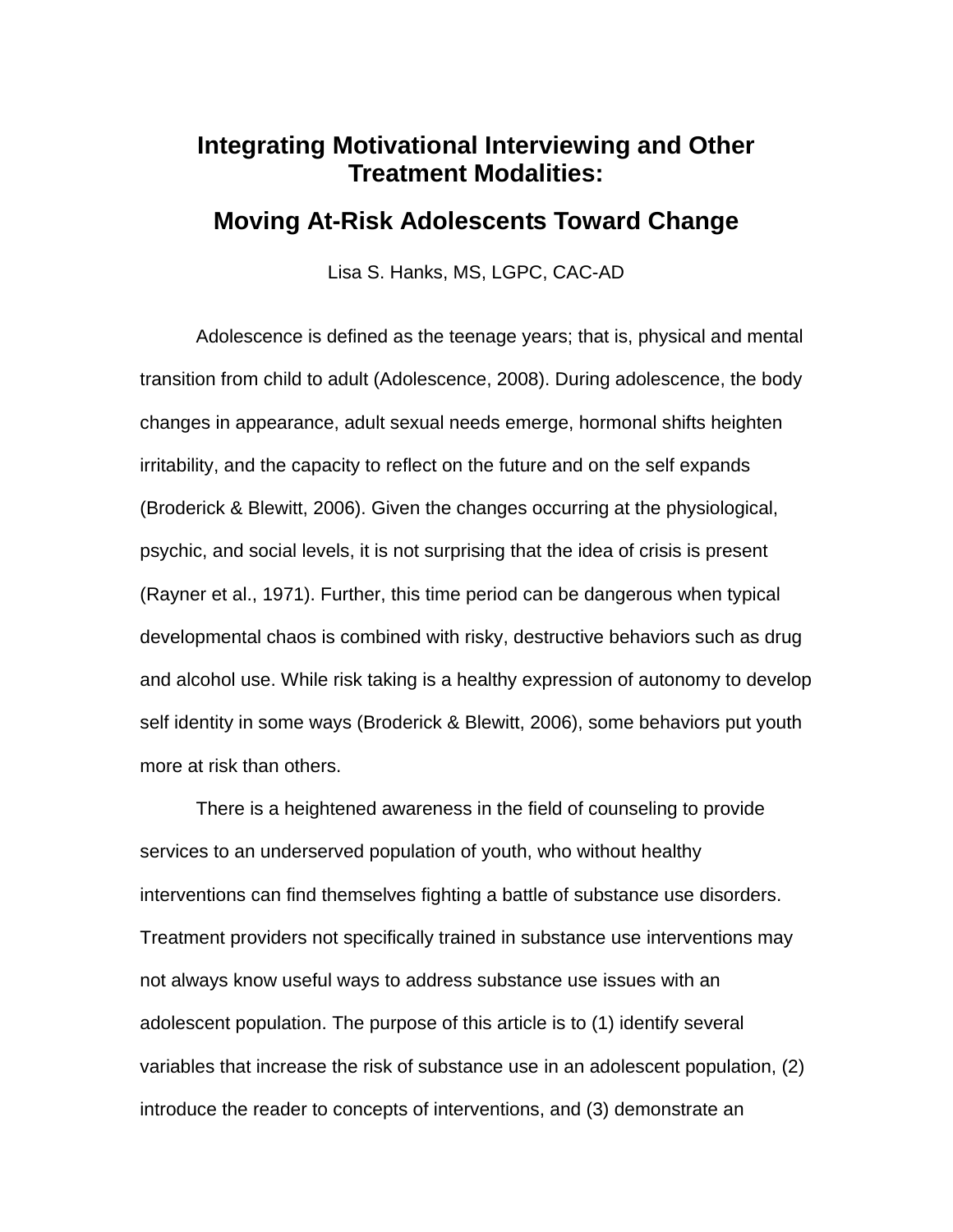empirically supported way in which to incorporate motivational interviewing into a behavioral model of treatment.

### **Variables contributing to Substance Use in Adolescence**

At-risk youth are defined as children under the age of 18 who meet at least one of the following three requirements: (1) absence from home for at least 72 consecutive hours without parental consent; (2) parental lack of control such that the child's behavior endangers the health, safety, or welfare of self or any other person, and/or (3) has a substance abuse problem for which there are no pending criminal charges relating to the substance abuse (At risk youth, 2008). There are many contributing factors that lead to substance use in at-risk adolescents, thus it is impossible to provide an exhaustive list. For more information on factors affecting at-risk teens see Kilpatrick et al. 2000.

**Parental substance use and trauma exposure.** Two variables that are important to consider are *parental substance use* and *trauma exposure.* According to Vimpani (2005), adolescents are a human illustration of the more universal phenomenon of 'homeostasis under threat'. At this point in an individual's life, external and internal challenges can threaten equilibrium, thus making the individual susceptible to substance misuse and risky behaviors.

Alarming statistics suggest that parental substance use and violence exposure are not only common, but also significantly affect adolescents' mental health. Of 4,023 adolescents, aged 12-17, surveyed in one study (Hanson, 2006), 8.2% reported sexual assault, 22.5% physical assault, 39.7% witnessed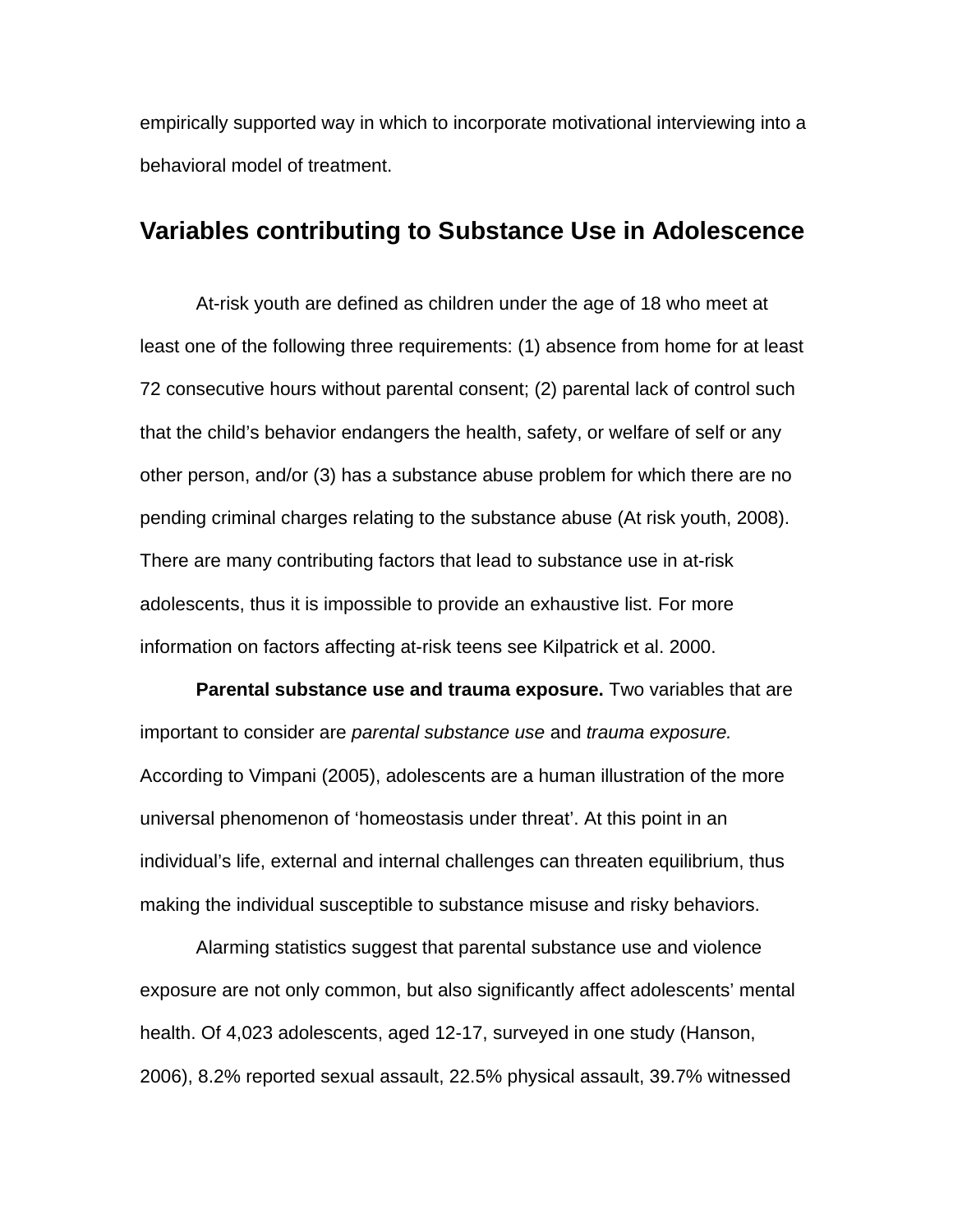violence at home or in the community, 50.6% experienced parental alcohol use and 19.1% reported parental drug use. Substance abuse by an adult caregiver put children at higher risk for abuse and neglect, but even in the absence of abuse or neglect, parental alcoholism put children at risk for being in relationships with alcoholics and for poor emotional and social adjustment. Hanson et al. (2006) also found that parental substance abuse and violence exposure were related to psychiatric disorders, including substance use disorders (SUD). Risk factors were measured to gather an understanding of how participants were affected. When adolescent alcohol and/or drug use was examined, the behavior was linked most significantly to parental drug use, physical assault, and sexual assault. Substance use in adolescents without parental drug use was much lower (Hanson et al., 2006).

**Multiracial ethnicity.** Cultural diversity is improving in today's culture; however, clinicians need to be prepared for the challenges *multiracial* adolescents bring to treatment, particularly when treating SUD. According to Choi et al. (2006), multiracial adolescents are at a much greater risk for substance use than monoracial groups. Adolescents who strongly identify with their ethnic community and culture are less vulnerable to risk factors for drug use; those who are not sure to which group they identify are at a higher risk. For example, European American youth were 38% less likely to smoke cigarettes than multiracial youth; African American youth, 32% less likely; and Asian American youth 51% less likely to have ever smoked. These monoracial groups were also less likely than multiracial youth to have ever drank alcohol; 45%, 30%, and 65%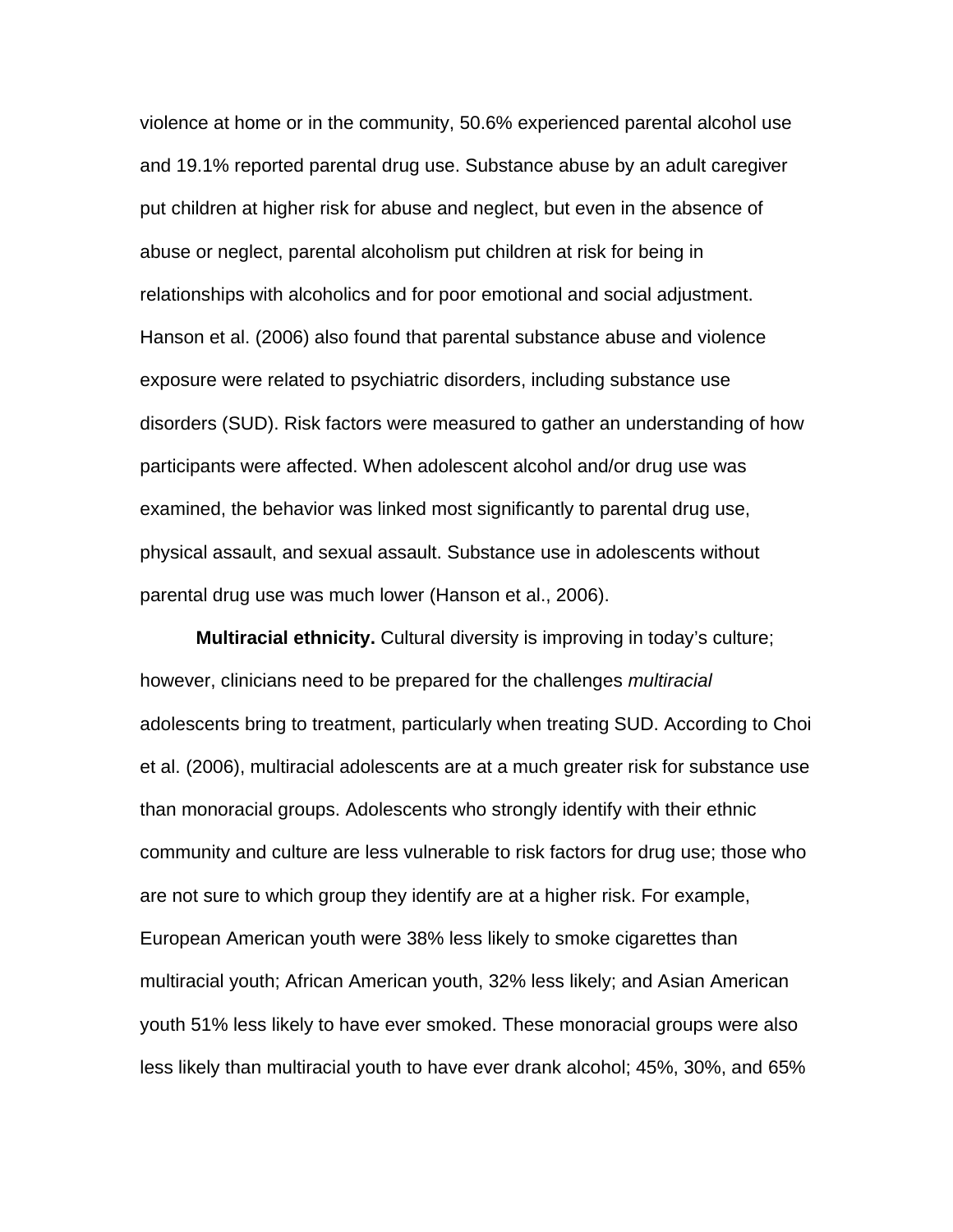less, respectively. European American youth were 48% less likely, and Asian American youth were 76% less likely than multiracial adolescents to initiate marijuana use. The rate of having ever gotten drunk or high on drugs were 41% and 65% less than the multiracial group, respectively. Asian American youth were 70% less likely to have ever used crack or cocaine compared to multiracial youth.

A significant change to the United States Census survey was made in 2000 to allow respondents to select one or more racial categories. The 2000 Census showed that the US population on April 1, 2000 was 281.4 million, and of this number, 6.8 million or 2.4% self-reported more than one racial category (United States Census Bureau, 2001). Unfortunately, there is a scarcity of literature about multiracial clients, as well as specific strategies that can be used with this population. It is important for therapists to recognize that models designed for monoracial individuals may not be appropriate for use with multiracial clients. Clinicians can benefit from recognizing the richness of heritages that multiracial clients can present with; for example, multiracial clients have the ability to be competent in more than one culture without necessarily relinquishing one's sense of cultural identity which has been highlighted as an asset by acculturation researchers (Pedrotti et al., 2008).

**Parental monitoring.** *Parental monitoring* is another important factor in adolescent's opportunities to experiment with substance use. The term parental monitoring is utilized verses "supervision" because monitoring encompasses a larger set of critical parent activities to include: relationship quality, limit setting,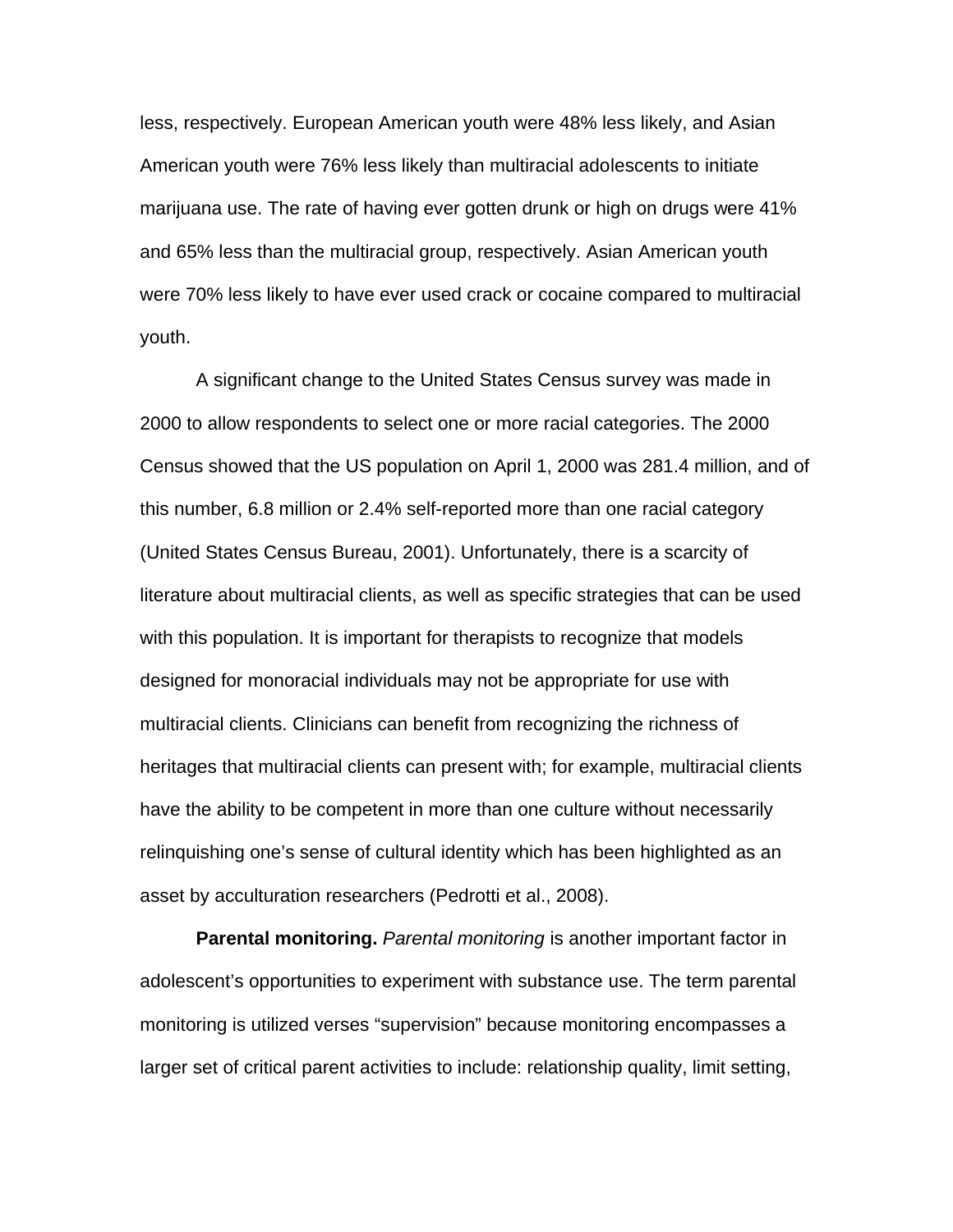positive reinforcement, problem solving, and involvement. One of the appealing features of the parental monitoring construct is that it is a "common denominator" across diverse interventions and developmental theories that focus on parenting practices. Methods and foci of monitoring change throughout the developmental process, but the function of these activities are essentially the same: to facilitate parental awareness of the child's activities and to communicate to the child that the parent is concerned about, and aware of the child's activities (Dishion & McMahon, 1998).

Literature supports the correlation between low levels of parental monitoring, early substance use, and other risky behaviors among adolescents. According to Dishion et al. (1995), parental monitoring, adolescent-onset substance use, and deviant peer involvement at ages 15-16 were so highly correlated that they were difficult to disentangle in multivariate analyses. High rates of single-parent households and low rates of structured activity scheduling for adolescents in these homes has also been linked with adolescent substance use, especially among youth with overall low levels of parental monitoring (Tebes et al., 2007). The correlation between the lack of parental monitoring and youths' problem behaviors has been replicated and appears robust to diverse samples, definitions, community settings, and measurement techniques (Brown et al., 1993; Griffin et al., 2000; and Dishion et al., 1995).

## **Interventions for working with at-risk adolescents**

During adolescence, youth become increasingly concerned with developing coherence and consistency among their beliefs, values, and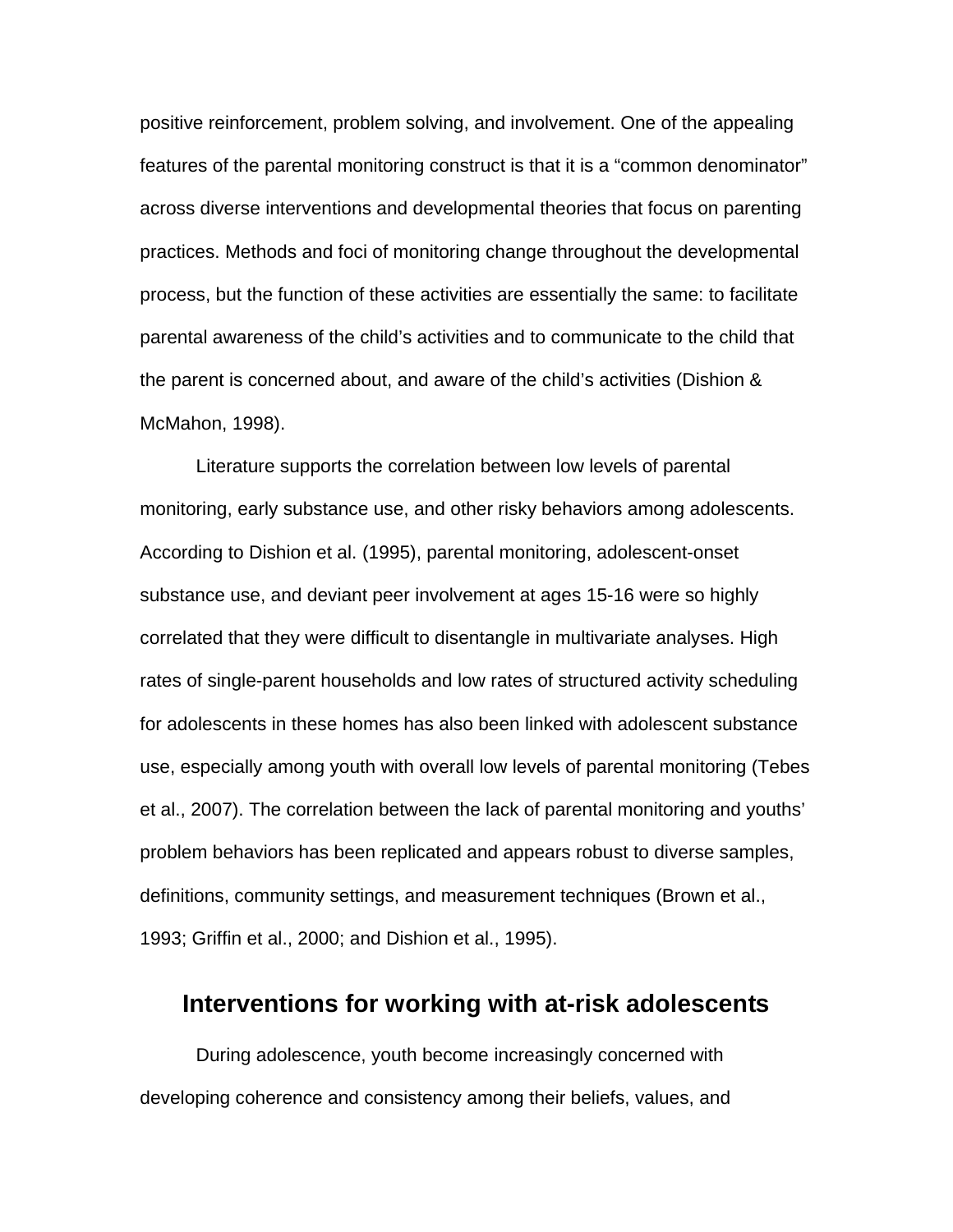behavior. This can serve as a significant incentive to change behavior, particularly if current behavior is in conflict with adolescents' self-identified goals. To this end, adolescents are almost exclusively included as equal participants in their treatment efforts (Erickson et al., 2005).

Screening tools are essential in assessing SUD among adolescents. The screening instrument should be simple enough that a wide range of health professionals can administer it, should take no more than 30 minutes to administer, and should focus on the adolescent's alcohol and other drug (AOD) use severity, including negative consequences associated with use and consumption pattern (i.e., onset and frequency). The content may also briefly screen other critical problems often associated with adolescent AOD abuse, such as legal problems, suicidality, living situation, sexual/physical abuse, and HIV/STD risk (Winters et al., 2002).

The CRAFFT test is a brief screening tool designed to be developmentally appropriate for teenagers. It is verbally administered, uses a mnemonic device for easy remembering, and is simple to score with each "yes" response equaling 1 point:

- C Have you ever ridden in a *car* driven by someone (including yourself) who was "high" or had been using alcohol or drugs?
- R Do you ever use alcohol or drugs to *relax*, feel better about yourself, or fit in?
- A Do you ever use alcohol or drugs while you are by yourself, or *alone*?
- F Do you ever *forget* things you did while using alcohol or drugs?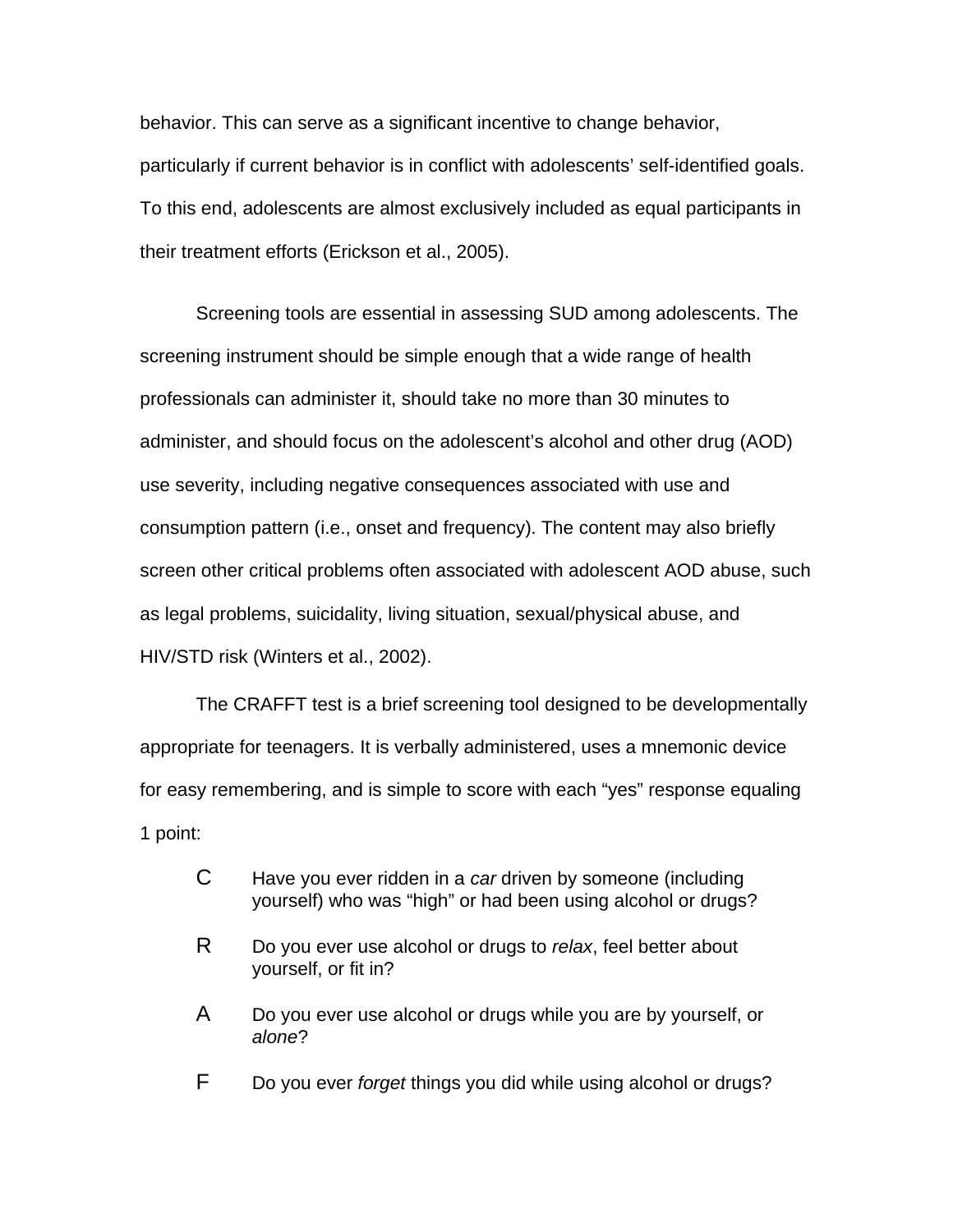- F Do your family or *friends* ever tell you that you should cut down on your drinking or drug use?
- T Have you ever gotten into *trouble* while you were using alcohol or drugs?

It is important to note that the CRAFFT test is designed to be a screening tool, with a score of 4 or higher indicating a need for further assessment. Nevertheless, the CRAFFT score's discriminant properties can help clinicians estimate not only the presence, but also the magnitude of risk of substancerelated problems (Knight et al., 2002).

#### **Prevention of Substance Use Through Education**

Within behaviorally oriented interventions, monitoring is considered to be central to the behavior change process (Dishion & McMahon, 1998). Adolescents who spend afternoons in settings where no adult is present are more likely to engage in problem behaviors, and these behaviors increase as parental knowledge of the adolescents' whereabouts decrease (Richardson et al., 1993). At-risk adolescents, who engage in positive after school activities, can learn healthy behaviors to prevent and or minimize substance use and risky behaviors. Individuals who work with at-risk youth in a Positive Youth Development program (PYD) emphasize youths' resilience and value to others, rather than viewing them as troublesome and in need of fixing (Tebes et al., 2007). An example of this type of intervention is the Positive Youth Development Collaborative which teaches substance use prevention skills and encourages participation in health education and cultural heritage activities through an evidence-based, comprehensive, after-school program.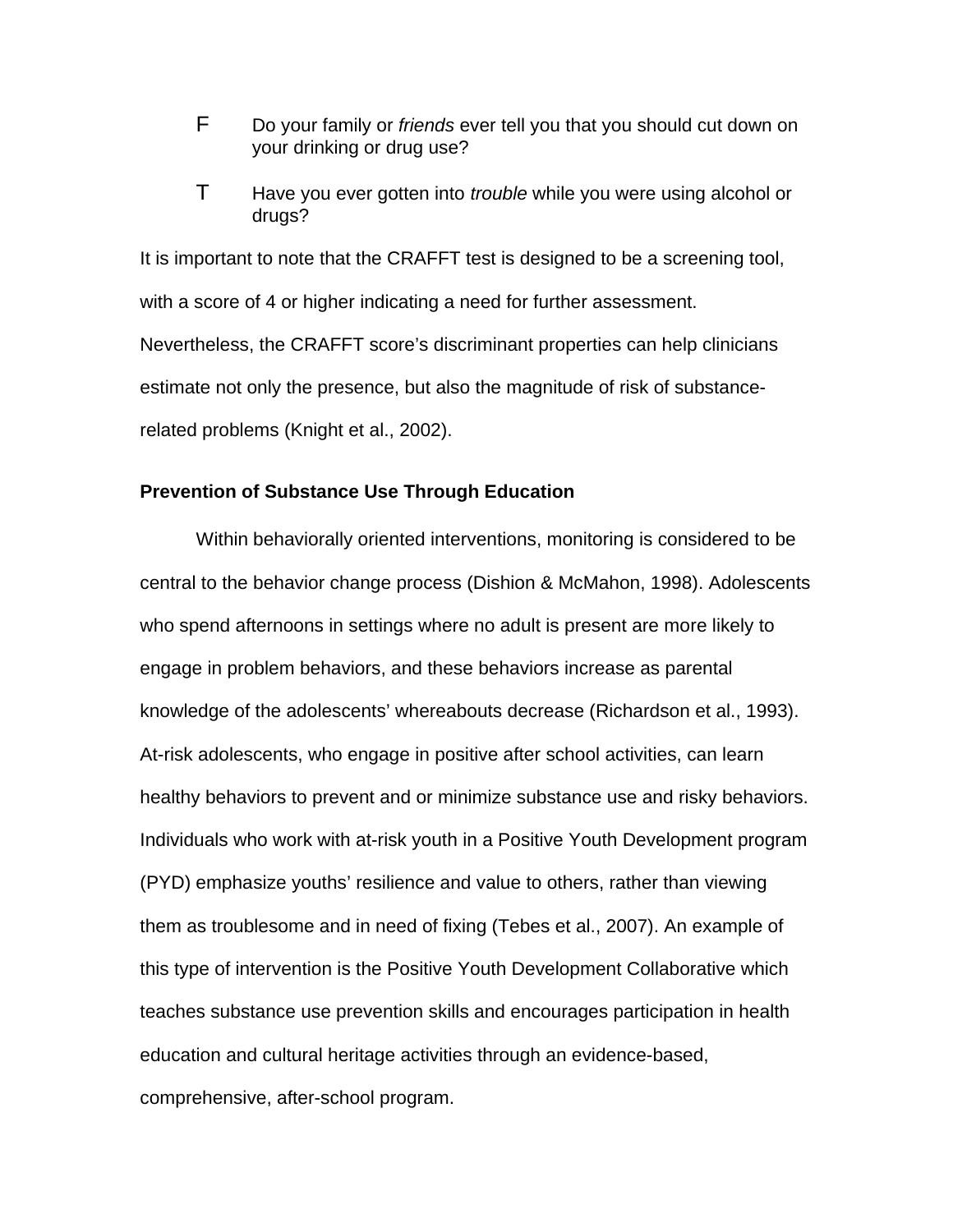Other empirically supported interventions are the Yale Adolescent Decision-Making Program and the Adolescent Decision-Making for the Positive Youth Development Collaborative (ADM-PYDC) which is an adaptation of curricula from both the Yale Adolescent Decision-Making Program and the Positive Youth Development Collaborative. ADM-PYDC aims to prevent adolescent substance use by facilitating an eighteen session curriculum in a school-based setting. The program includes psychoeducation about drugs and alcohol, stress management and effective decision-making, followed by the application of this information in order to cope with daily stressors and set positive goals (Tebes et al., 2007). According to a study examining the effectiveness of the ADM-PYDC collaborative (Tebes et al., 2007), the program was effective in preventing adolescent substance use, and adolescents receiving the intervention were significantly more likely to view drugs as harmful at program exit. Within the intervention group, participants exhibited significantly lower increases in alcohol, marijuana, and other drug use one year after beginning the program. In addition, 77% of those in the intervention group remained in the study until the exit interview. At a one year follow-up, the odds that the intervention group would use alcohol was 63% less than the control group. These are promising statistics that suggest that adolescents' energy can be directed towards a positive pathway.

#### **Motivational Interviewing**

There is a unified frustration among health professionals, teachers, counselors, parents, and those who work in social service and judicial systems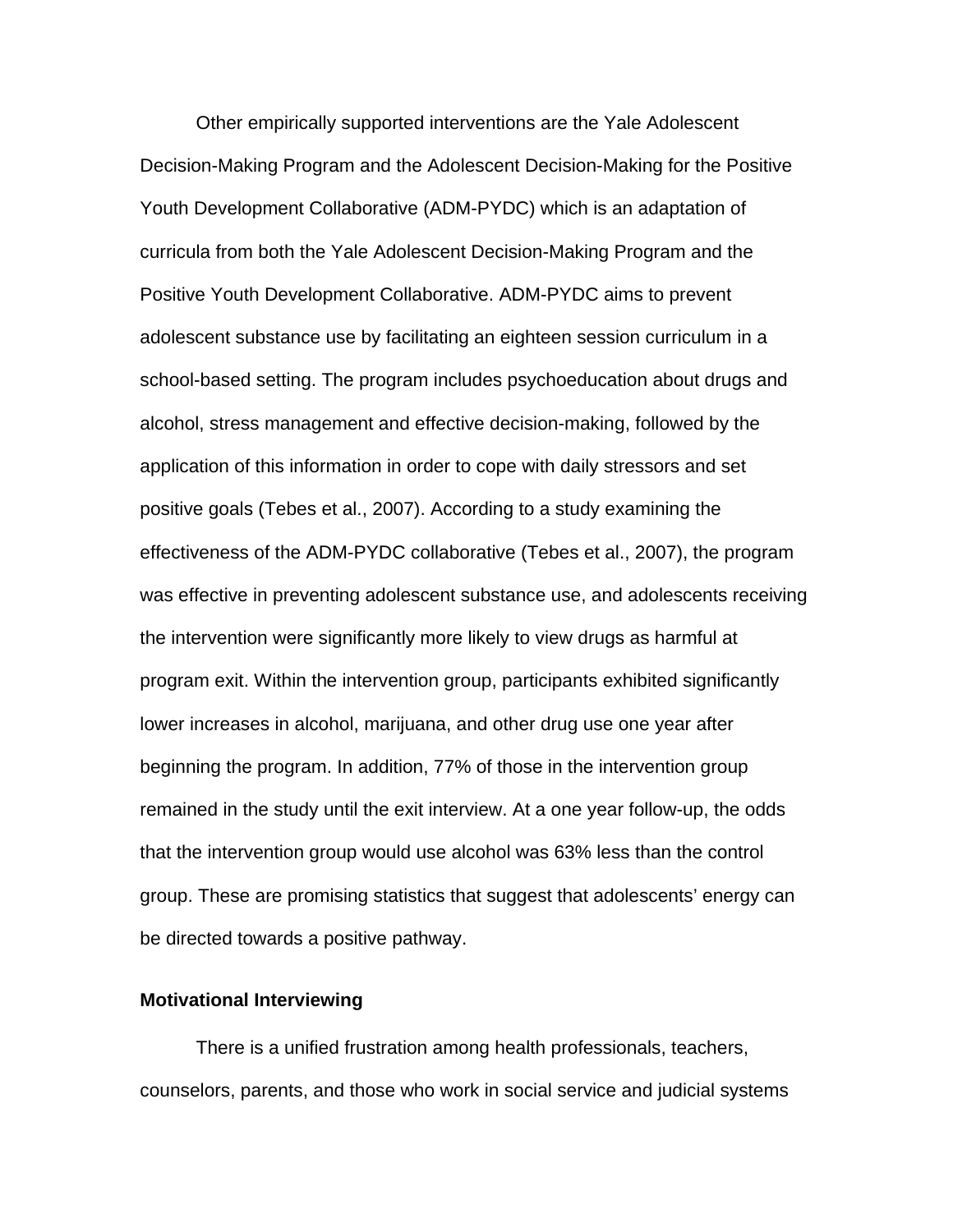when it comes to unchanging behavior. When working in these capacities, it is often easy to see that a person's behaviors and decisions are not working. As professionals, we can see a better way.

Motivational interviewing (MI) is a client-centered, collaborative, and directive treatment that can be particularly effective with adolescents who may be ambivalent to change. Centered on support of the client's autonomy and the notion that validation and support of a client is critical to change. MI supports a client's inherent and natural potential to move themselves toward change (Erickson et al., 2005; Miller & Rollnick, 2002). MI focuses on evoking client's own ideas regarding change, as opposed to traditional medical approaches that rely on confrontation, education, and authority. MI offers an efficient means of targeting behavioral, developmental, and social problems, and it is efficacious when working with adolescents because this approach addresses the ambivalence and discrepancies between a person's current values, behaviors, and their future goals (Erickson et al., 2005).

There are four underlying principles of MI:

- Express empathy—acceptance facilitates change: skillful reflective listening is fundamental and ambivalence is normal.
- Develop discrepancy—the client rather than the counselor should present the arguments for change because change is motivated by a perceived discrepancy between present behavior and important goals or values.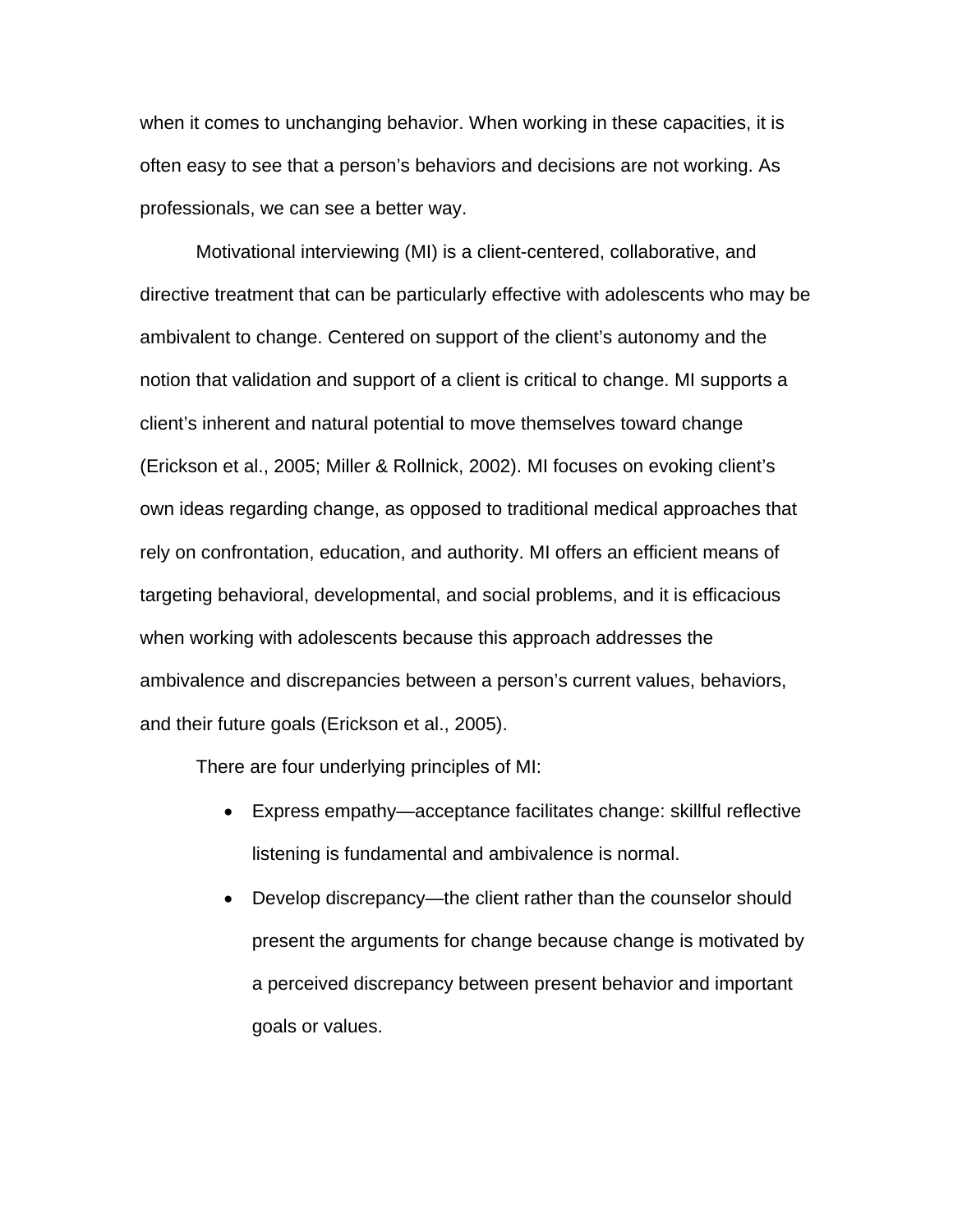- Roll with resistance—avoid arguing for change because resistance is not directly opposed. New perspectives are invited but not imposed.
- Support self efficacy—a person's belief in the possibility of change is an important motivator. The client, not the counselor, is responsible for choosing and carrying out change. The counselor's own belief in the person's ability to change becomes a self-fulfilling prophecy (Miller & Rollnick, 2002).

To achieve these goals, MI encourages open-ended questions, reflective listening, affirmations, summary statements, and talk of change versus talk of ability or importance. *Open-ended questions* provide an avenue for clients to do most of the talking during a session. When MI is done skillfully, the atmosphere of acceptance and trust within a session allows the client to explore their concerns (Miller & Rollnick, 2002). Although this phenomenon is important when working with all populations, it is particularly necessary when building a healthy therapeutic relationship with adolescents to move them toward change.

One of the most important and most challenging skills required in MI is *reflective listening*. The fundamental element of reflective listening includes not only staying quiet and hearing what a client has to say, but also how a counselor responds to what the client says. A well formed reflective statement is less likely to evoke resistance from a client. Ideally the counselor's reflections move the session forward rather than repeating what the client has said; for example: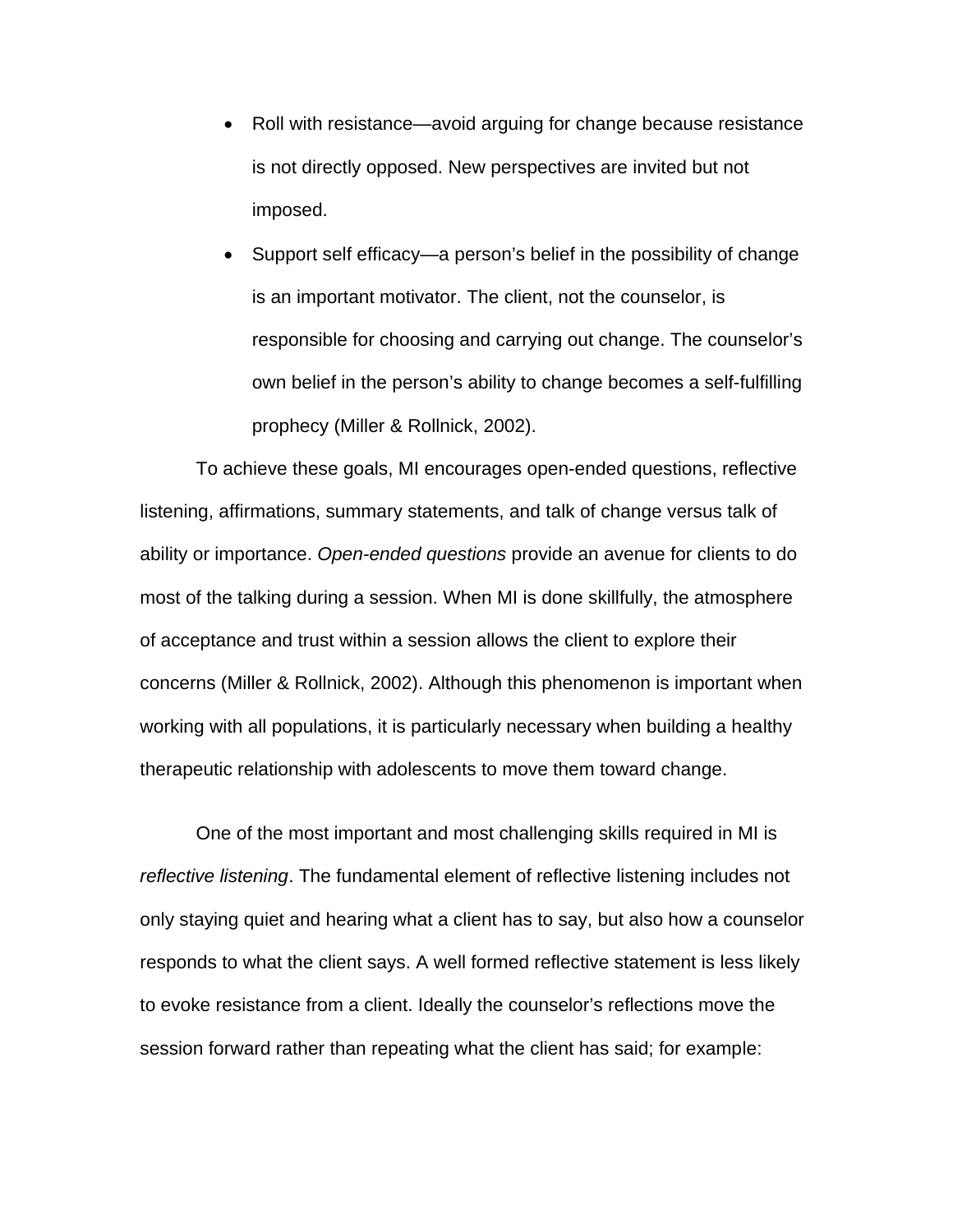- CLIENT: I worry sometimes that I won't fit in with the "cool" kids, so I use drugs and alcohol at times.
- INTERVIEWER: Is it important to you to fit in?
- CLIENT: Not always sometimes I tell my "home boys" that "I'm good."

INTERVIEWER: "I'm good." What does that mean?

CLIENT: You know; I don't want anything right now because I am "okay."

INTERVIEWER: What does an okay day look like for you?

CLIENT: Well, not getting into trouble at home, and not getting caught stealing to keep smoking and drinking, and just doing what kids do. Now I'm always craving marijuana and when I smoke I drink, so I'm hung over most mornings.

INTERVIEWER: And that bothers you?

- CLIENT: Sometimes I guess. No one has ever asked me this question, so I haven't given it much thought. I know I don't want to crave for "blunts" (marijuana) everyday, I hate that I keep forgetting stuff, and I am so over waking up to hangovers.
- INTERVIEWER: Just to recap what you have said so far; you think that you have a problem with smoking "blunts" and drinking which makes you forget things, and do things you normally wouldn't do, and the "home boys" you are hanging out with are using as well, but you are not sure if you want to change these behaviors.
- CLIENT: It sounds crazy doesn't it?
- INTERVIEWER: I understand how you might be having a difficult time making a decision at this time.

*Affirming* is a process by which the clinician can continue to build rapport

and encourage open exploration with clients. Direct affirmations certainly have a

place in counseling, especially when working with adolescents. Statements such

as, "I appreciate that you took a big step in coming here today," "You enjoy being

happy with your friends and making them laugh," and "I look forward to working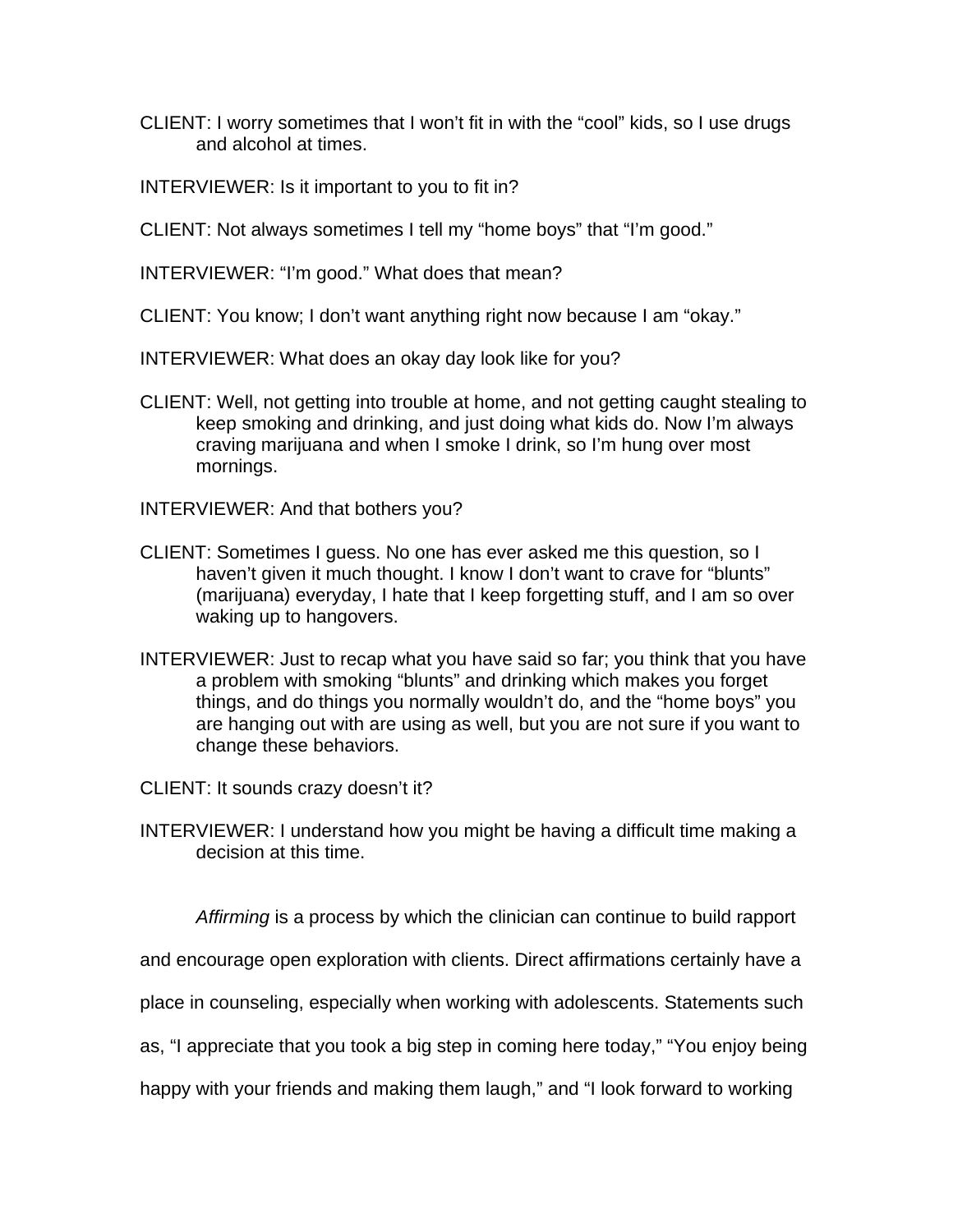with you throughout this process," engage the adolescent by demonstrating that they are heard and understood.

The fourth method to use early and continuously throughout motivational interviewing is *summarization*. Summaries can combine several change talk themes, link positives and negatives in an effort to acknowledge their coexistence, and/or transition the focus from one idea to another. These various types of summarization can be useful throughout the therapeutic session.

Lastly, the fifth method which is consciously directive, *eliciting change talk* is a strategy for resolving ambivalence and to "tip the balance" in the direction of change. Change talk falls into four general categories: (1) recognizing disadvantages of the status quo—"Maybe I have been taking foolish risks;" (2) recognizing advantages of change—"Probably I would feel a lot better if I stopped drinking;" (3) expressing optimism about change—"I think I could probably do it if I decided to;" and finally, (4) expressing intention to change—"I don't know how I am going to do it, but I am going to stop."

Motivational interviewing lends itself nicely to the concept of two partners; clinician and client, bringing aspirations to the dance floor; both have hopes for what will happen. MI is a shared process of decision making, exploration, and negotiation. Simply shaped and complicated by the opinions, investment, and relative power of the two partners (Miller & Rollnick, 2002)

## **Conclusion**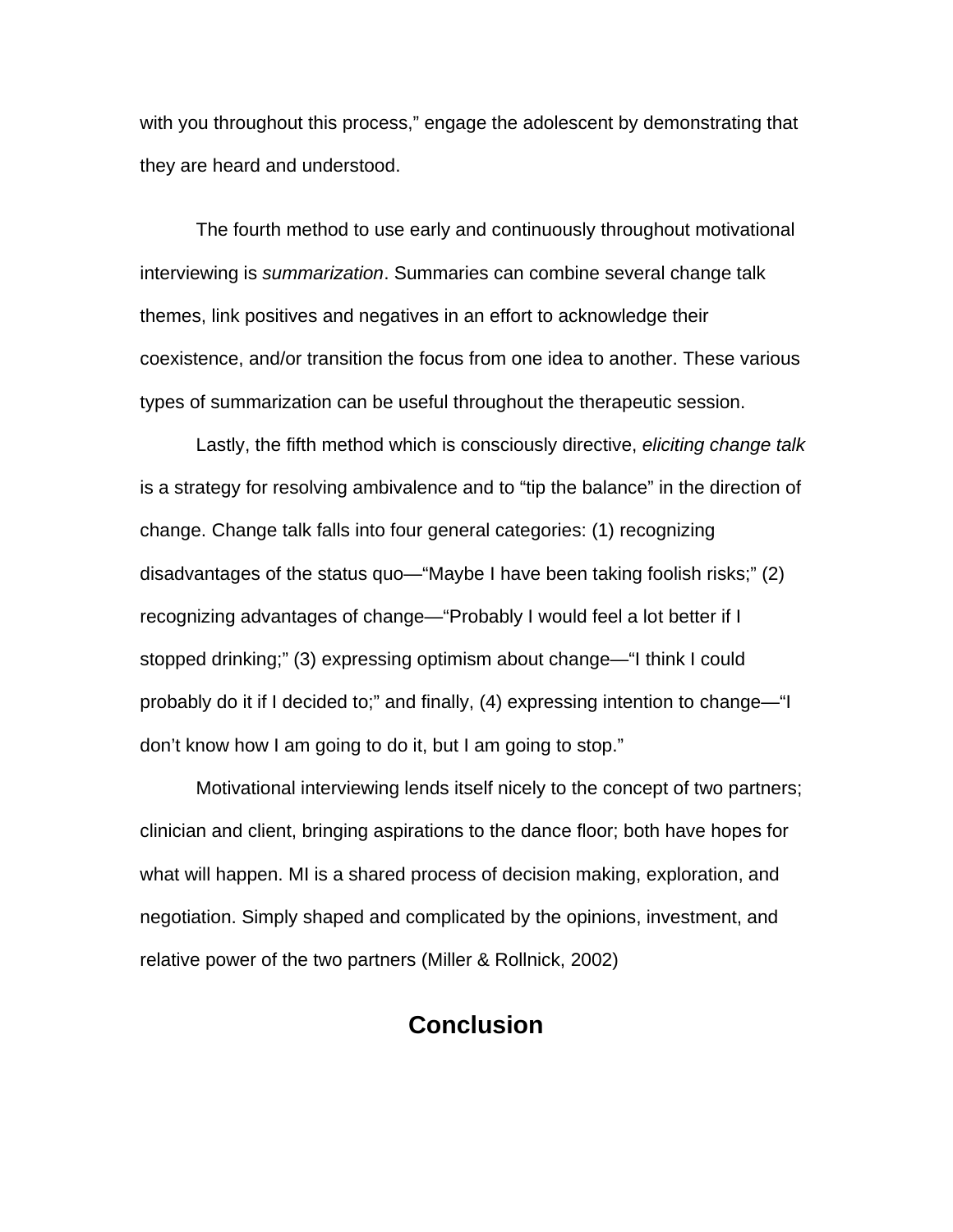Parental substance use, trauma exposure, multiracial ethnicity, and low parental monitoring are among the variables that can contribute to the use and abuse of substances within the adolescent population. Exposure serves as a catalyst for adolescents to emulate and react to what they deal with on a day-today basis. Counselors must intervene therapeutically early in the process to help facilitate healing, guidance, and hope to this under-served population. Afterschool prevention programs and motivational interviewing have been effective in moving adolescents toward change. This article demonstrates ways in which clinicians can reach those adolescents at risk for developing problems with substance use and intervene to assist those who are already struggling with drugs and alcohol.

### **References**

Adolescence. *Definition.* Retrieved on November 23, 2008 from

http://www.nutropin.com/patient/u\_8\_glossary.jsp

At Risk Youth. *Juvenile court department of the King County Superior Court*. Retrieved on November 23, 2008 from

http://kingcounty.gov/courts/JuvenileCourt/chins.aspx#ary

Broderick, P., & Blewitt, P. (2006). The life span: Human development for helping professionals. 2nd Ed. Upper Saddle River, NJ

Brown, B. B., Mounts, N., Lamborn, S. D., & Steinberg, L. (1993). *Parenting Practices and Peer Group Affiliation in Adolescence.* Child Development, 64: 467–482.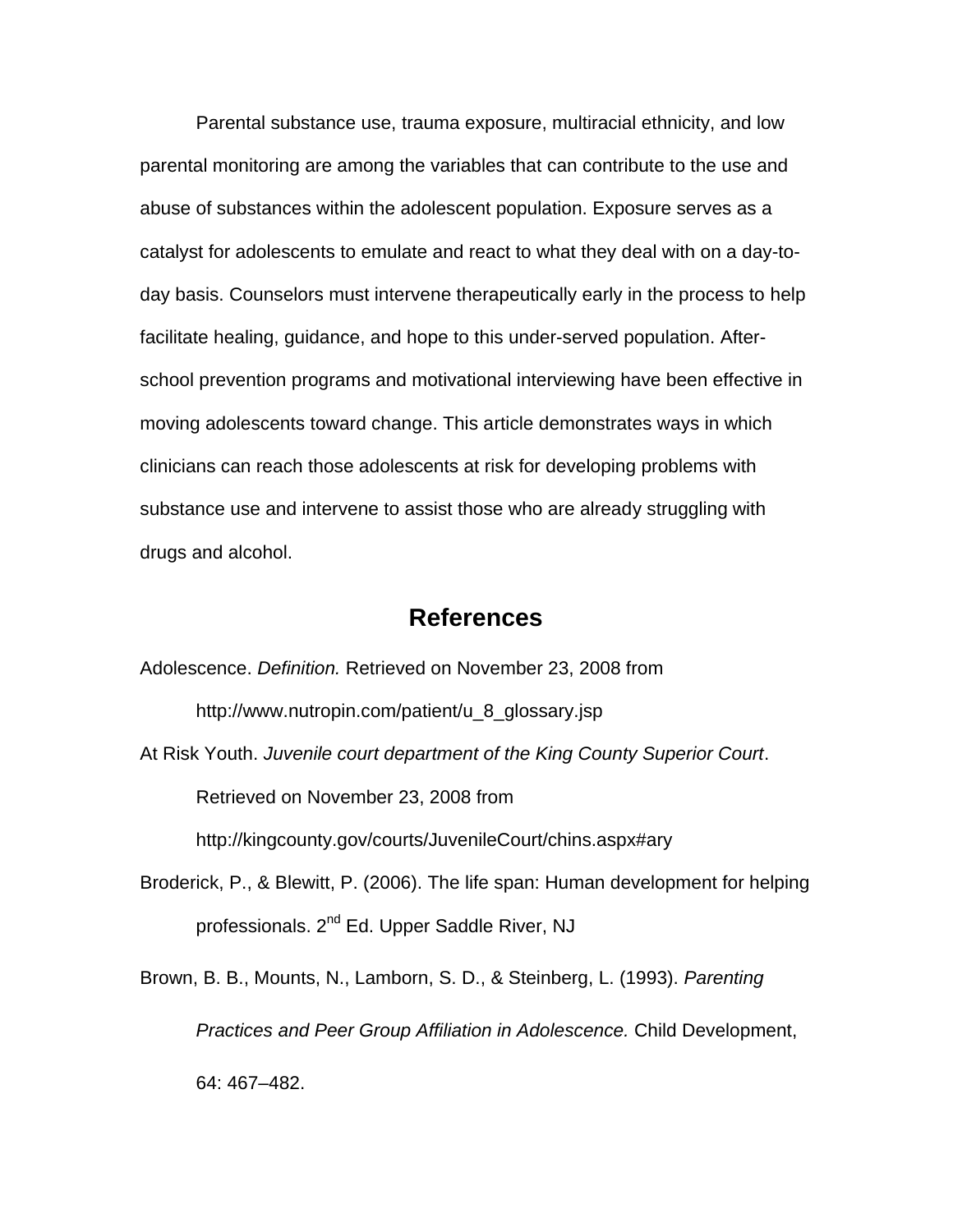- Choi, Y., Harachi, T., Gillmore, M., & Catalano, R. (2006). Are multiracial adolescents at greater risk? Comparisons of rates, patterns, and correlates of substance use and violence between monoracial and multiracial adolescents. *American Journal of Orthopsychiatry*, 76(1), 86- 97.
- Dishion, T., & McMahon, R. (1998). Parental monitoring and the prevention of child and adolescent problem behavior: A conceptual and empirical formulation. *Clinical Child and Family Psychology Review,* (1), 1.
- Dishion, T., Capaldi, D., Spracklen, K., & Li, F. (1995). Peer ecology of male adolescent drug use. *Development and Psychopathology*, 7, pp 803-824
- Erickson, S., Gerstle, M., & Feldstein, S. (2005). Brief interventions and motivational interviewing with children, adolescents, and their parents in pediatric health care settings. *Archives of Pediatrics & Adolescent Medicine*, 159.
- Griffin, K., Botvin, G., Scheier, L., Diaz, T., & Miller, N. (2000). Parenting practices as predictors of substance use, delinquency, and aggression among urban minority youth: Moderating effects of family structure. *Psychology of Addictive Behaviors*, (14) 2, 174-184.

Hanson, R. F., Self-Brown, S., Fricker-Elhai, A., Kilpatrick, D.G., Saunders, B.E., & Resnick, H. (2006). Relations among parental substance use, violence exposure and mental health: The national survey of adolescents: Data from 4023 adolescents, ages 12-17. *Addictive Behaviors*, 31, 1988-2001.

Kilpatrick, D., Acierno, R., Saunders, B., Resnick, H., Best, C., & Schnurr, P.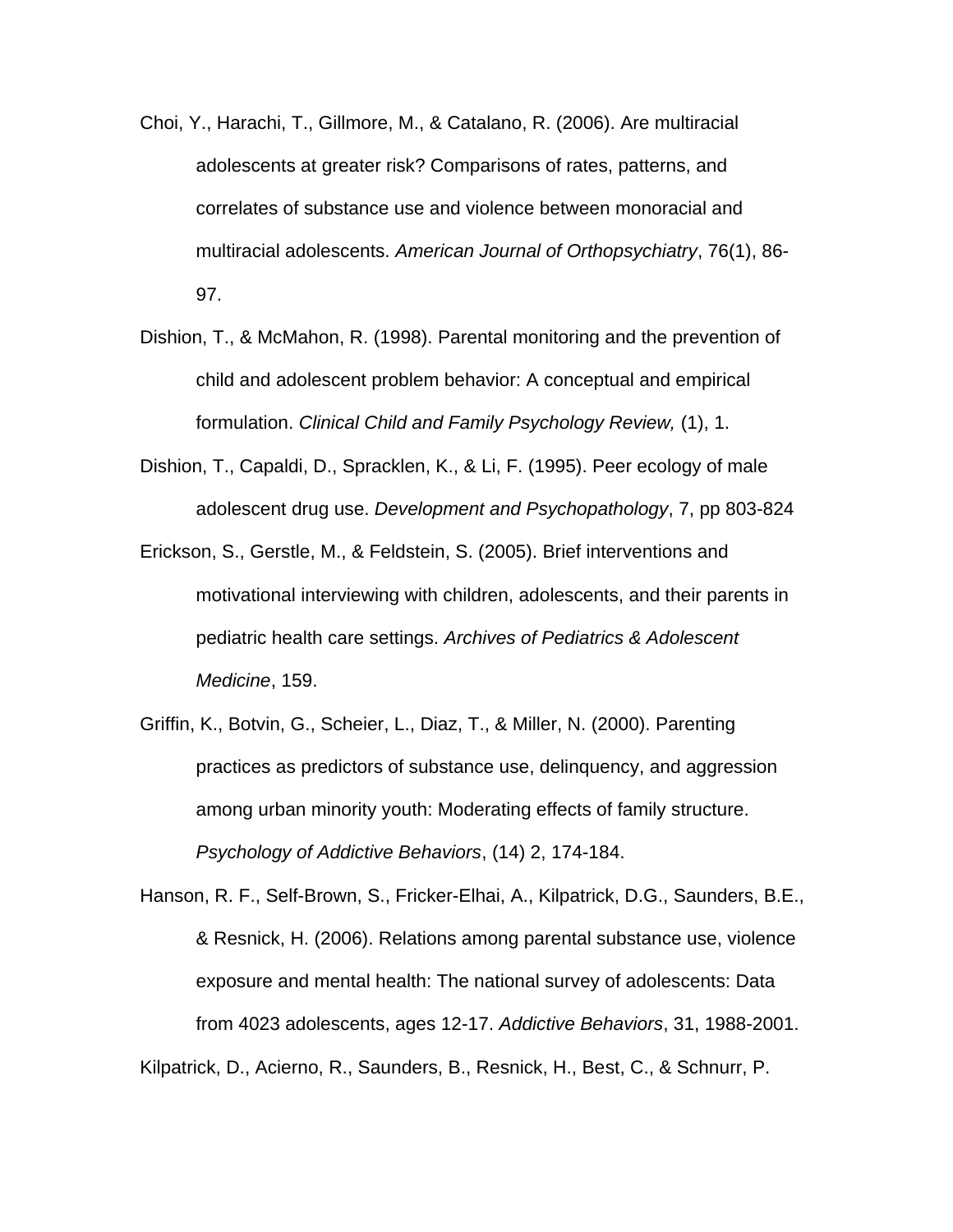(2000). Risk factors for adolescent substance abuse and dependence data from a national sample. *Journal of Consulting and Clinical Psychology*, 68, 1, 19-30.

- Knight, J., Sherritt, L., Shrier, L., Harris, S., & Chang, G. (2002). Validity of the CRAFFT Substance abuse screening test among adolescent clinic patients. *Archives of Pediatrics & Adolescent Medicine*, 156.
- Miller, W., & Rollnick, S. (2002). Motivational interviewing: Preparing people for change. 2<sup>nd</sup> Ed.: Guilford Pubn.
- Pedrotti, J., Edwards, L., & Lopez, S. (2008). Working with multiracial clients in therapy: Bridging theory, research, and practice. *Professional Psychology: Research and Practi*ce. (39) 2, 192-201.
- Rayner, E, Joyce, A., Rose, J., Twyman, M., & Clulow, C. (2005). Human development: An introduction to the psychodynamics of growth, maturity and aging, 4<sup>th</sup> Ed. New York: Routledge.
- Richardson, J., Radziszewska, B., Dent, C., & Flay, B. (1993). Relationship between after-school care of adolescents and substance use, risk taking, depressed mood, and academic achievement. *Pediatrics*, 92, 32-38.
- Tebes, J., Feinn, R., Vanderploeg, J., Chinman, M., Shepard, J., Brabham, T., Genovese, M., & Connell, C. (2007). Impact of a positive youth development program in urban after-school settings on the prevention of adolescent substance use. *Journal of Adolescent Health*, 41, 239-247.
- United States Census Bureau. (November, 2001). *The two or more races population: 2000*. Retrieved December 30, 2010, from